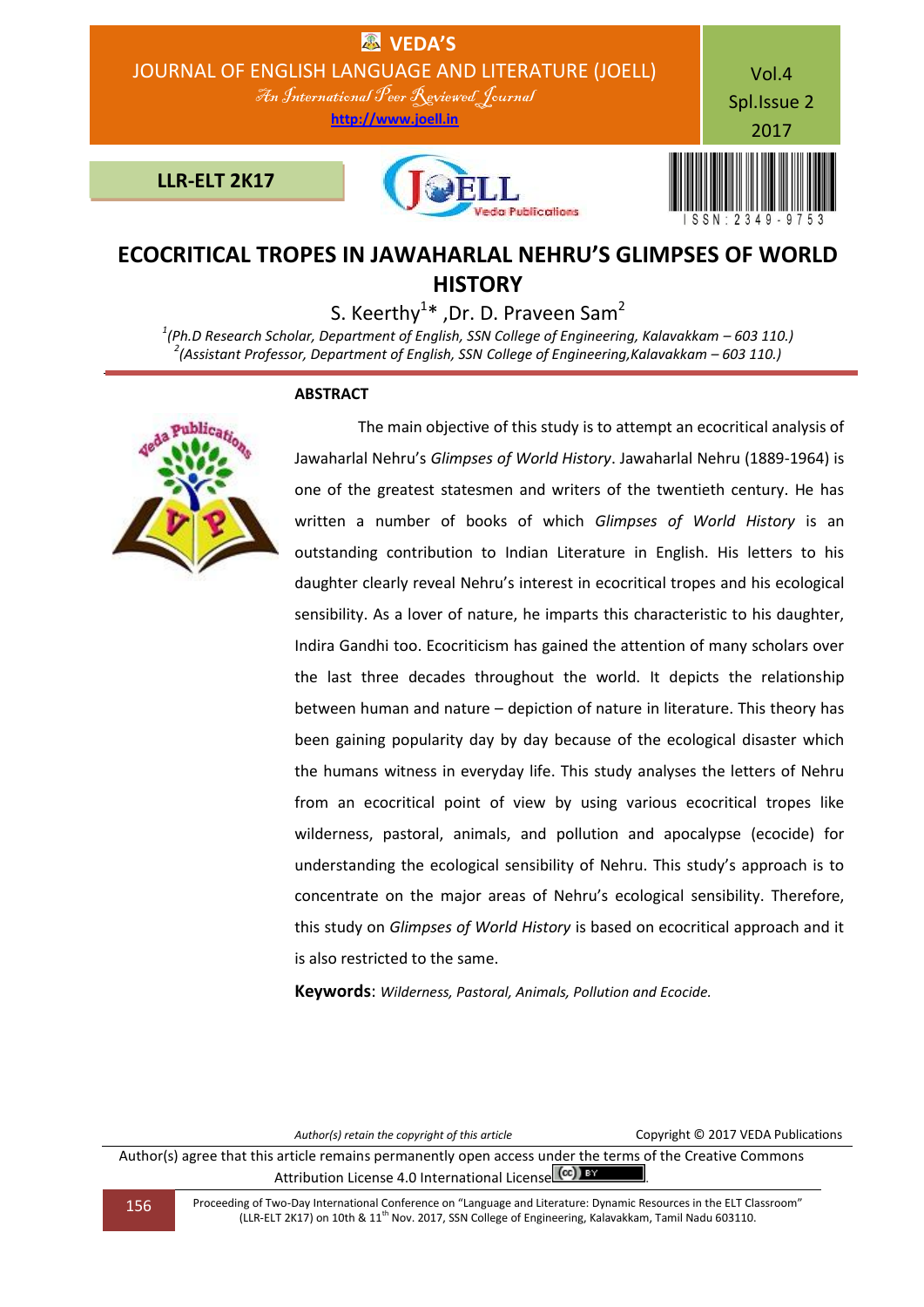### **1. INTRODUCTION**

Jawaharlal Nehru (14 Nov, 1889 to 27 May, 1964) is the first Prime Minister of India. He was born in Allahabad and had his education at Harrow and Cambridge in London. He returned to India in 1912 playing a key role in the Indian politics showing his complete interest in India and its independence. In 1947, he became the first Prime Minister of Independent India. He remained as a central figure in Indian politics for much of the  $20<sup>th</sup>$  century.

During his Premiership for seventeen years, he shaped India's future in science and technology. He was an ardent lover of nature, and because of this special interest in nature and natural surroundings, many natural societies and sanctuaries were named after him to honour his great desire for nature and environment. Such are Nehru Park at New Delhi, Jawaharlal Memorial Botanical Garden at Srinagar, Nehru's Institute of Mountaineering at Uttarakhand, Jawaharlal Nehru Bustard Sanctuary at Solapur, Nehru Zoological Park at Hyderabad, Nehru Rose Garden at Ludhiana, and Nehru Garden at Udaipur. Among his other books, *Glimpses of World History* is Nehru's outstanding contribution to Indian English Literature. The primary object of Nehru in writing this book was to make his daughter know about the history of the world and aware of her circumstances and of her environment. Nehru loved nature consistently and liked to be in its surroundings. He derived pleasure from Nature and his ecological consciousness is prominently revealed in his letters.

### **2. MATERIAL AND METHODS**

The book, *Glimpses of World History* by Jawaharlal Nehru, is selected for this study. The theory of ecocriticism is applied to Nehru's writing to analyse the concept of ecocritical approach and Nehru's ecological consciousness. This study's approach is to concentrate on the major areas of Nehru's ecological sensibility. Therefore, this study on Nehru's *Glimpses of World History* is based on ecocritical approach and it is also restricted to the same.

The book, *Glimpses of World History*, is a collection of 196 letters written by Jawaharlal Nehru to his daughter, Indira Priyadharshini from  $01<sup>st</sup>$ January 1930 to  $09<sup>th</sup>$  August 1933 during his sixth sentence of imprisonment. These letters were collected and later published as a book in 1934. Through these letters, he taught his daughter (then thirteen years old) about natural history, social history and the story of civilizations. Through the years, these letters remain very fresh and vivacious, and, also, display Nehru's love for Nature. These letters belong to the 'epistolary history' genre and the epistolary harvest of Nehru's prison years is gathered in these letters. Nehru wrote a rambling account of history for young people. These letters encrust the rise and fall of civilizations and empires from Rome, Greece, China, Asia and India; great figures like Ashoka, Alexander, Chengiz Khan, Lenin, Gandhi, Roosevelt and so on; wars like Carthaginean war, Battle of Gaugamela, Kalinga War, Battle of Panipat, World War I and so on; revolutions like French Revolution, Industrial Revolution and so on; and rebellions, revolts, democracies and dictatorships. These were not only letters to Indira but more than that. *The New York Times* remarked that 'It is one of the most remarkable books ever written… Nehru makes even H.G. Wells seem singularly insular… One is awed by the breadth of Nehru's culture' (Nehru, 2004).

#### **3. THEORY**

Ecocriticism is the study of literature and environment from an interdisciplinary point of view where all sciences come together to analyze the environment and brainstorm possible solutions for the correction of the contemporary environmental situation. Ecocriticism began to gain momentum only in the 1990s and is the youngest of revisionist movement. According to English Oxford Dictionary, Revisionism is used to refer to various ideas, principles and theories that are based on a significant revision of fundamental premises. Ecocriticism holds a variety of meaningful perspectives and has an intrinsic value of nature. Ecology is the study of how living things and their environment interact with one another (Conrad, 2011). 'Ecological Consciousness' refers to one's individual awareness on ecology and the ability to experience the feeling of natural things and understanding the concept "Nature". (Keerthy, 2013).

Greg Garrard's *Ecocriticism* is considered as the cult text for ecocritics all over the world. In his

157 Proceeding of Two-Day International Conference on "Language and Literature: Dynamic Resources in the ELT Classroom" (LLR-ELT 2K17) on 10th & 11<sup>th</sup> Nov. 2017, SSN College of Engineering, Kalavakkam, Tamil Nadu 603110.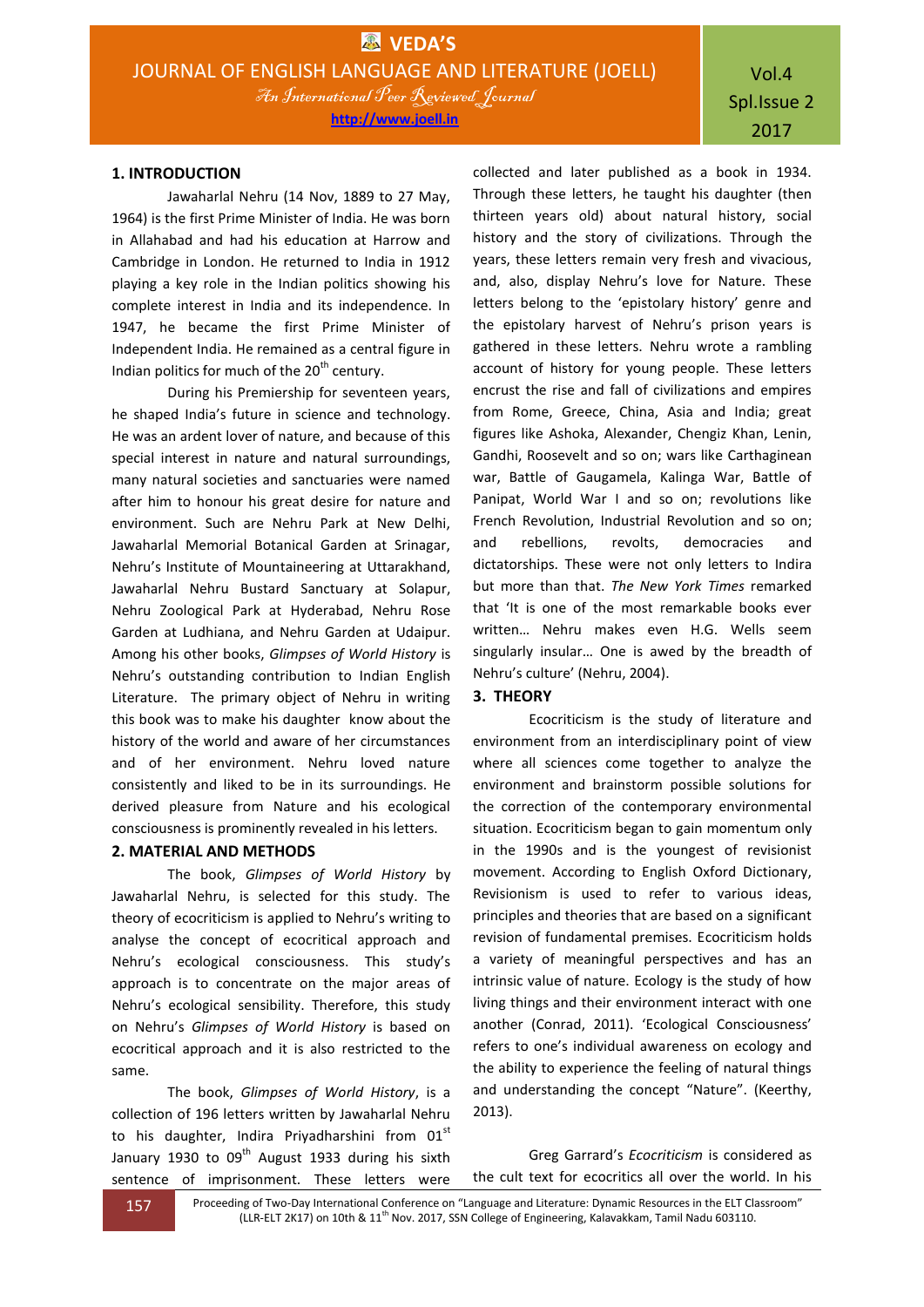book, Garrard discusses various ecocritical tropes like wilderness, pastoral, animals, pollution and apocalypse (ecocide). These can be taken into account to analyze Nehru's letters to trace his ecological consciousness.

### **4. RESULTS AND DISCUSSION**

### **4.1. WILDERNESS**

'Wilderness' represents the state of nature unadulterated by civilization. For Greg Garrard, wilderness makes one feel safer and healthier comparing to the polluted city life (Garrard, 2007). Nehru derived pleasure and joy in the company of raw nature. For him, wilderness is the paradise.

For Nehru, one can lead a healthy and harmonious life in the wilderness. In 'Empires in Western Asia', Nehru says that people living in forests lead a healthy life. When comparing to the contemporary geographical situation, Nehru wrote to Indira that great forests were present in the earth, especially in Asia and Europe, when early life started. In 'Asia and Europe', Nehru points out that these two continents were filled with wilderness before 5000 years. But, down the ages, due to deforestation, depletion of forests occurs affecting the ecology and environmental balance.

Nehru had a special passion towards the Himalayas, and he relished to be in the consortium of lonely mountains and peaks. He loved mountain trekking, especially the Himalayas of Kashmir. In 'The Last Letter', Nehru writes that mountain climbing is a joyful experience. In 'Empires in Western Asia', Nehru talks about the wilderness in Kashmir where there are many fine glaciers. Nehru notes that he loved the Pindari glacier, which was the nearest glacier for him and Indira from where they stayed, and he went to it when he was a small boy. He always loved to quench in the wilderness of Kashmir. For Nehru, a peaceful life is possibly greatly in the wilderness. In 'A Holiday and a Dream Journey', Nehru remarks that the peace dwells in the snowcrowned Himalayas. Hence, for him, wilderness gives peace of mind.

### **4.2. PASTORAL**

'Pastoral' depicts the country life relating to the farming and grazing of cattle. Pastoral is any literature that describes 'the country with an implicit or explicit contrast to the urban' (Gifford, 2001).

Pastoral has decisively shaped our constructions of nature (Garrard, 2007).

For Nehru, agriculture paved way for sustainable natural resources and to maintain ecological balance. An agroecosystem is necessary for environmental sustainability. Agriculture gives food to humans and animals. Herbivores animals require pasture land for grazing or else they will destroy most of the plants in the forest.

In 'Harsha-Vardhana and Hiuen Tsang', Nehru praises the Indians who carry out subsistence farming down the ages. Subsistence farming associates in the practice of cultivating crops and rearing livestock sufficient only for an individual's requirement. This is unlike commercial/cash crop farming which associates cultivating surplus yield for trade. He quotes the words of Hiuen Tsang (c.602- 664), a Chinese Buddhist monk and scholar who praised the practice of subsistence farming in India, 'Each one keeps his own worldly goods in peace, and all till their ground for their subsistence' (Nehru, 2004). In 'The Greek City-States', Nehru mentions the fields from which the food reached the ancient Greek city-states. The fields surrounded the city which was in the center having a balanced agroecosystem in their city-states.

In 'A Chronology of World History', Nehru refers to the archaeological findings revealing the practice of agriculture across Asia and Egypt in 3500 BC. Unlike the contemporary humans, these ancient men practiced only subsistence farming. In 'Where Do Riches Go To?', Nehru discusses the considerable changes that have been brought out by the new ways of agricultural production. The practice of subsistence farming was outdated and modern methods and techniques enable man to produce in a large-scale destroying the soil nutrients. All the extra yield of the produce was stored not only for future consumption but to make excess money. All the profit went directly to the businessmen and not to the farmers. Nehru quotes the comment of Voltaire, a famous Frenchman, "they have discovered in their fine politics the art of causing those to die of hunger who, cultivating the earth, give the means of life to others" (Nehru, 2004).

Man began to understand nature better only after the discovery of agriculture. But some people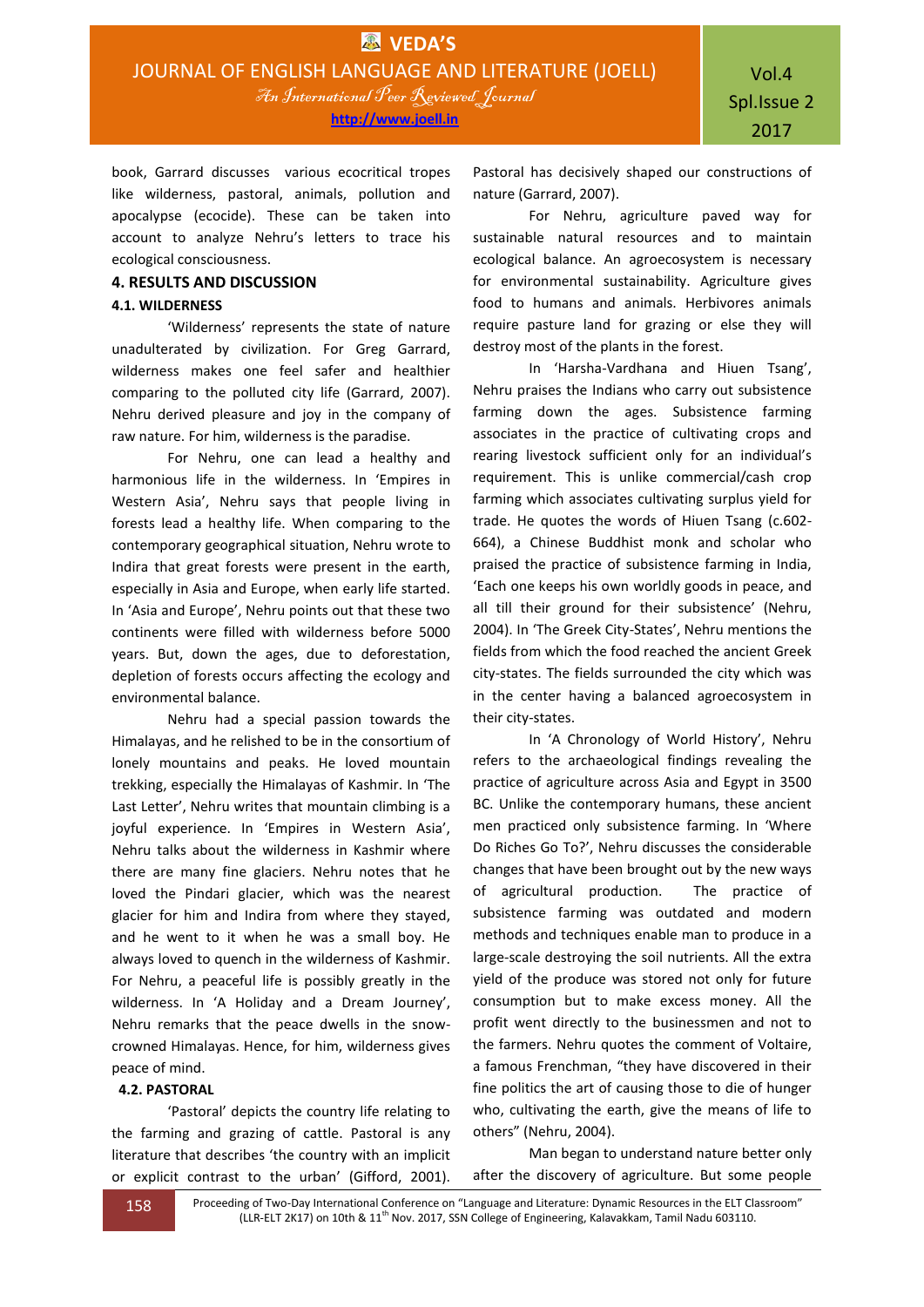say that man slowly encroached upon wild Nature and conquered it. Nehru denies this fact and says that this is not correct. In 'Where Do Riches Go To?', he writes that instead of conquering nature, 'man has begun to understand Nature, and the more he has understood, more he has been able to co-operate with Nature and to utilize it for his own purpose" (Nehru, 2004). Therefore, the ideal and flawless agriculture is to cooperate with nature and to sustain resources.

Nehru considered that the pastoral setting bestows a healthy lifestyle. In 'Empires in Western Asia', he refers to the Aryans who lived in the forests and villages and led a healthy life. They had a healthy lifestyle in the fresh pastoral setting. In 'How Britain Rule India', Nehru says that the humans living in the pastoral setting led a better, healthy and organic way of life. India is basically an agricultural country. During the British rule, Indian citizens moved towards new industrial towns from their villages to work as factory-labourers. As a result, a new middle class, *bourgeoisie*, established settlements in the industrial areas. They lived in a bad, dark, damp, filthy, unsanitary and polluted environment. Alternatively, despite the people generally starved in the villages (due to the new agricultural laws laid by the British government in India), they had their 'fill of the sun and of fresh air' (Nehru, 2004). Thus, according to Nehru, people living in the pastoral setting spend a harmonious and pollution-free life with nature.

### **4.3. ANIMALS**

Nehru liked to observe animals. He gave them much importance in his lifetime. Many animals find a healthy habitat in the Indian subcontinent down the ages. In 'Babar', Nehru points out that King Babar loved and admired the animals of Hindustan, a remarkably fine country with its different animals and plants. In 'The Decline and Fall of the Moghal Empire in India', Nehru writes that Akbar, the grandson of Babar, also admired animals of Hindustan who know the names of all his thousands of elephants, horses, deer and even pigeons! But as the time flies, India under various rulers became a place of cruelty towards animals. In 'The Huns Come to India', Nehru refers to the killing of hundreds of elephants by the Huns, in 'The Arabs Conquer from Spain to Mongolia', he refers to the hunting as an amusement for the Arabs, in 'The Slave Kings of Delhi', he refers to the abduction of pearls (where mollusks were killed), and in 'The Borderland Empire of the Kushans', he refers to the export of silk (where silk-worms were killed).

In 'The Sixth Century Before Christ, and Religion', Nehru indicates that Lord Buddha had condemned the sacrifices of the animals. As a substitute, he advised the humans to sacrifice their anger, envy and wrong-thinking. In 'Ashoka, the Beloved of the Gods', Nehru points out that the animals were protected excitedly in Ashoka's dynasty (c.268-232 BC). He forbad animal sacrifice and erected many veterinary hospitals. Nehru also remarks in the chapter that he feels sorry for the animal-sacrifice, which prevailed in the contemporary world as a part of religion, and also feels sorry for the trivial provision of treatment given to the animals these days. In 'The Renaissance', Nehru points out the good habit of Leonardo Da Vinci towards suffering animals. He had the habit of buying caged birds in the market and setting them free instantly.

During his solitary prison stay, animals were only his companions in his cell. In 'The Quest of Man', Nehru discusses his delight to see the animals after months of seclusion in Bareilly Gaol when during his transfer to Dehra Dun Gaol. He was always delighted to see the animals.

In 'Science Goes Ahead', Nehru pities for the animals that are used in various scientific experiments. Flies, grasshoppers, frogs and dogs are used in different scientific studies to know about the characteristics and inheritance of generations, the functioning of the body, the evolution of life forms and so on. Though these animals help in new scientific developments, Nehru feel sorrow for their woebegone condition in the laboratories and calls them 'poor' (Nehru, 2004).

In 'The Lesson of History', Nehru reviews the life of insects and says that small insects are better than humans with their art of cooperation and sacrificing heart. Bees have better social organization and white ants sacrifice themselves for their comrades. Nehru points out that the ants are superior to man in terms of mutual cooperation and sacrifice. He always gave equal respect to animals.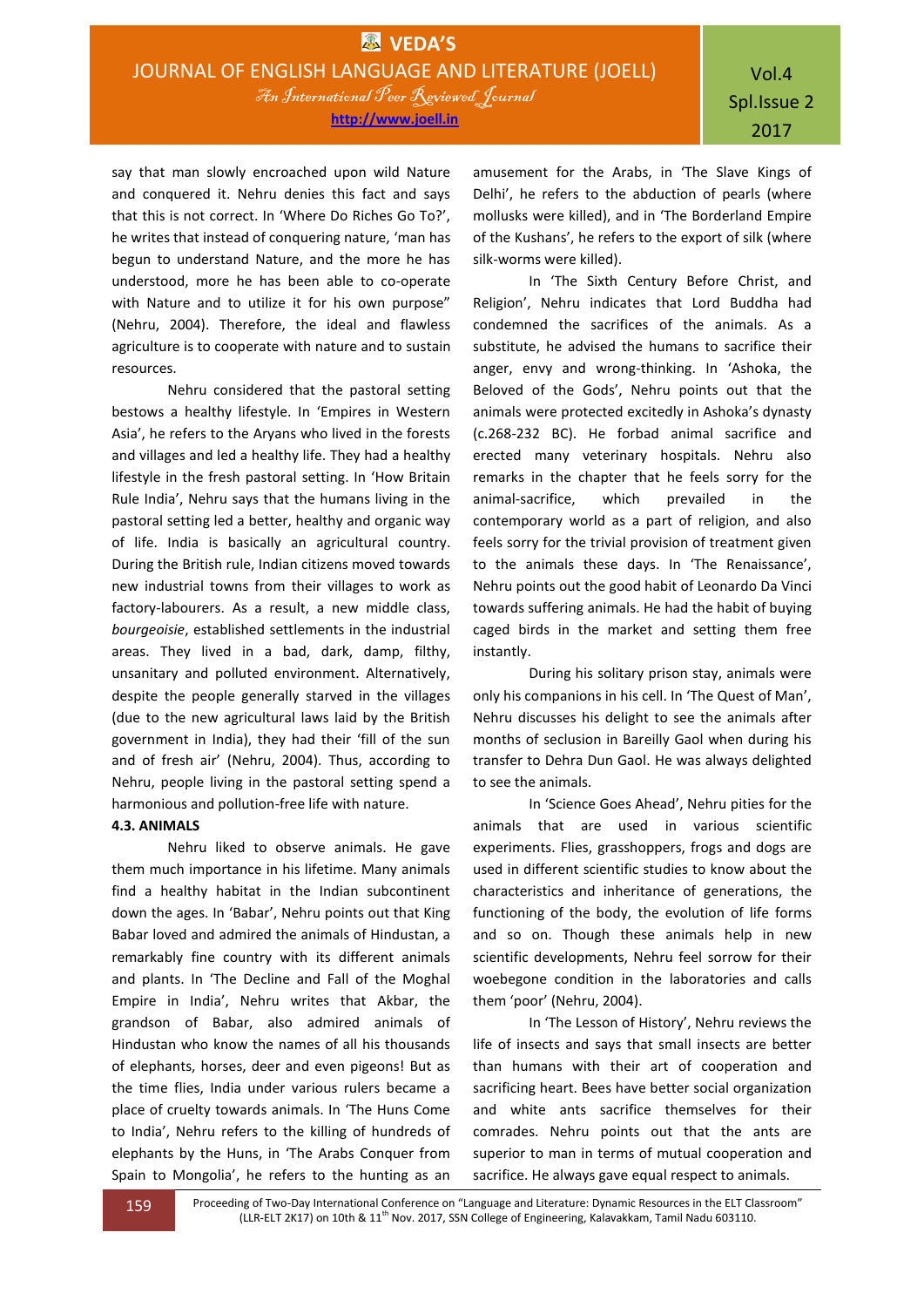# Vol.4 Spl.Issue 2 2017

### **4.4. ECOCIDE**

During the Vietnam War, a group of scientists coined and propagated the term

"ecocide" to denounce the environment destruction (Zierler, 2011). The term 'ecocide' is a combination of two words - 'ecology' and 'suicide'. 'Ecocide' explains the environmental damage inflicted on the earth. Pollution leads the way to environmental ecocide and the later, consecutively, ensues apocalypse. Man is the sole cause for the environmental and ecological destruction. For Nehru, war is of no good. It only disturbs all life forms in the environment. In 'The Old Civilizations and Our Inheritance', Nehru discusses the destructions caused by various invasions in countries like India, China, Greece, Iraq, Egypt, Knossos and so on. Due to these invasions, the riches and resources of these countries were plundered and destructed. In 'Asia and Europe', Nehru points out the destructive power of Europe. In the name of civilization, Europe destroyed the great portion of nature and resources down the ages. In 'India Begins to Tackle a Difficult Problem', Nehru remarks the warring humans as 'cruel and relentless savages…with one master-passion – to kill and destroy each other'. For Nehru, war is completely against humaneness.

Global Warming is one of the major problems faced by earth today. 'Global Warming is the increase of Earth's average surface temperature due to the effect of greenhouse gases, such as carbon dioxide emissions from burning fossil fuels or from deforestation, which trap the heat that would otherwise escape from Earth' (New Mexico Solar Energy Association, 2000). In 'Marco Polo, the Great Traveller', Nehru writes about Central Asia. In the ancient days, Central Asia was fertile and teemed with various life forms. As the years passed, its climate became drier and made the region almost deserted leading to the dwindling of the living forms. Hence, this is one of the examples of the terrible affection of global warming on ecology and environment. In 'The Break-Up of the Mongol Empires', Nehru laments that man destroys Nature for his own benefit down the ages, and he only 'made the climate drier and less habitable' (Nehru, 2004).

In the name of commercial crop farming, the soil nutrients are destroyed throughout the world. in

'The Indian Artisan Goes to the Wall', Nehru says that India faced an aggressive change because of industrialization. During the British rule, cottage industries and subsistence farming were killed by the modern technology. The farmers were forced to cultivate commercial crops like sugar, indigo, cotton, rubber and so on. To get a better yield, they were forced to use artificial fertilizers and weedicides. Thus, the soil lost its nutrient and pollution occurred. In 'The Village, the Peasant and the Landlord in India', Nehru writes that the East India Company collected their raw material like cotton and others from the Indian cities like Bombay, Calcutta, Karachi and Madras and exported to the big industries in the foreign countries. In 'How Britain Ruled India?', Nehru notes that the British forced the Indian farmers to cultivate cash crops for raw materials. Even in Java, the Dutch East India Company forced the people of Java to cultivate the plants that were required in Europe like coffee, tea, sugar, indigo and so on. The British also forced commercial crop farming in South America. Thus, the  $19<sup>th</sup>$  century English policy neglected subsistence farming and concentrated only on commercial crop farming and on its industries in its colonies leading to pollution, exploitation of natural resources and destruction of the environment.

In 'Imperialism and Nationalism in Persia', Nehru writes about the exploitation of Persian oilfields in the name of business. Petroleum was discovered in Persia only at the beginning of the 20<sup>th</sup> century. Thus, for Anglo-Persian Oil Company, Persia became the 'object of greed' resulting in the 'exploitation of oil-fields' (Nehru, 2004). The petroleum resource started to get depleted in the greedy hands of men. The usage of petroleum in vehicles and machines results in pollution too.

In 'The Village, the Peasant, and the Landlord in India', Nehru discusses the four mighty famines in India in the years 1861, 1876, 1896 and 1900. The plundering of the natural resources of India, especially in Bengal, by the British resulted in these famines. Nehru quotes the words of Florence Nightingale here. In 1878, she wrote about the dreadful effects of famine in East India which occurred as a result of British laws making the fertile region into a desert – 'the most fertile country in the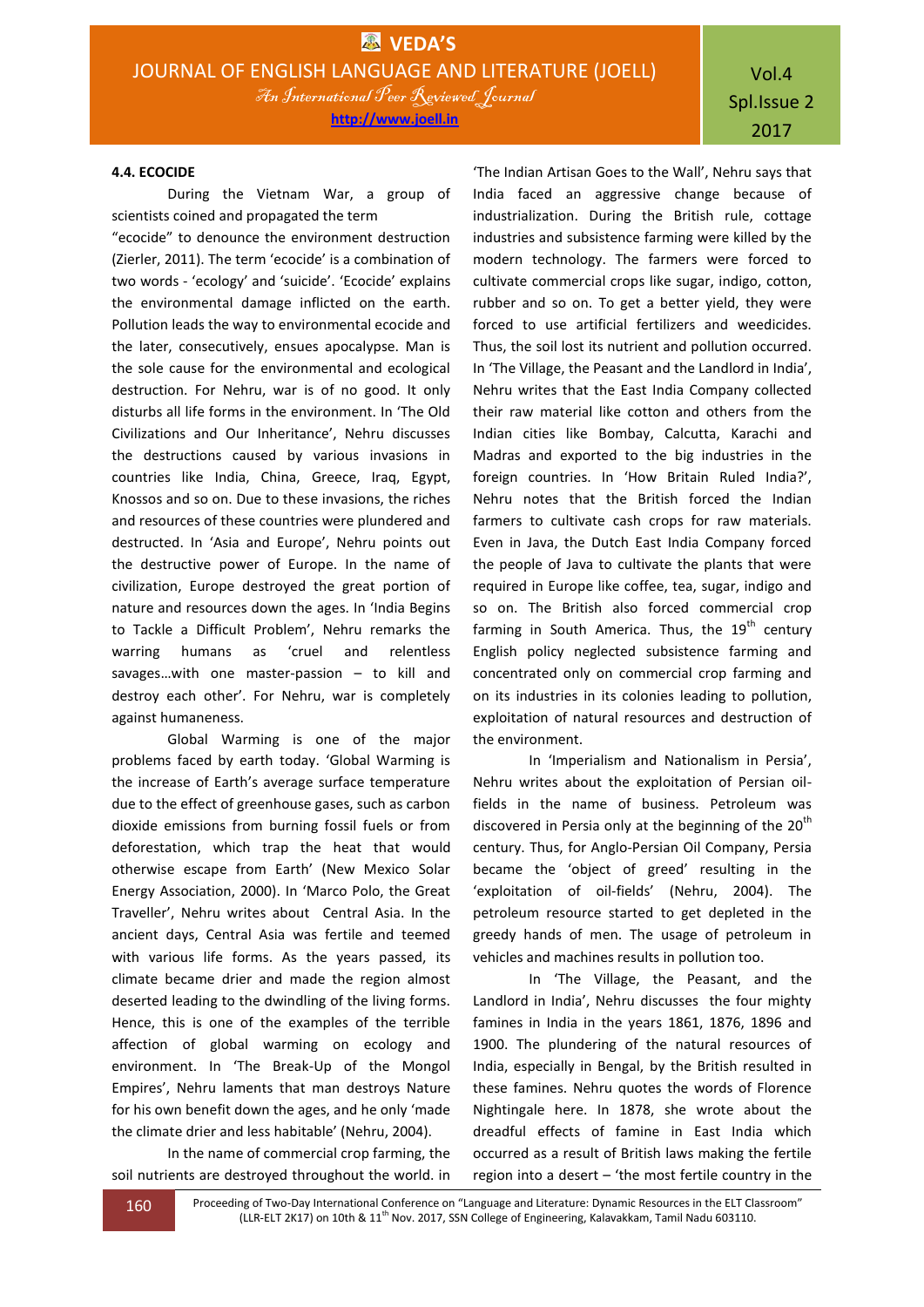world, a grinding, chronic semi-starvation in many places where what is called famine does not exist' (Nehru, 2004). In 'Farther India and the East Indies', Nehru writes about the famine in the Eastern Islands. The farmers of Java were forced to cultivate only commercial crops by the Dutch East India Company which resulted in terrible famine in the middle of  $19<sup>th</sup>$ century. It is to be noted that, the above famines were only man-made. The greed of men resulted in these famines.

In 'India's Control of Foreign Markets', Nehru points out that man misuses the tolls and modern machinery. With better tools and machines, Europe captured the world market with her new inventions and discoveries in science and technology. Though tools and machines are of good use to humans, man often misuses it. Nehru says that the 'fault lies not in machinery, but in the misuse of it' (Nehru, 2004).

Today, man considered him as the master of all life forms. But, this can be achieved only with technological intelligence and if we take away this intelligence, man is nothing more than other creatures, just like in old days. In 'Another New Year's Day', Nehru says that it is only the humans that disturb the earth and the earth does not disturb ay life forms in its surface. In 'Darwin and the Triumph of Science', Nehru analysis his contemporary industrious, polluted and warring world and says that *Kali Yuga* has come – 'the present age of evil' (Nehru, 2004). Grabbing of resources, avarice of anthropocentricism and misuse of modern technology through these years made this age evil.

### **4.6. HARMONY WITH NATURE**

All beings in the environment are equal for Nehru. Every life form posses its equality in this ecology. Nehru always wished to live harmoniously with Nature. For Nehru, one can learn more from Nature. In 'A Birthday Letter', Nehru advises Indira to make friends with the sun which gives life to the earth and only do well to others.

Nehru always wished to live an organic way of life. He considered himself as a part of Nature and treated all objects in this environment with equal respect. He made friendship with stars, animals, insects, mountains, moon and so on. He lived very close to Nature, especially in the prisons. He

considered these as his companions in his solitary life in various prisons. In 'Another New Year's Day', Nehru notes that prison's environment was entirely different comparing to the outside world since it was rich in Nature. He reveals that his life amidst Nature is without problems and worries.

In 'Where Do Riches Go To?', Nehru writes about man's cooperation with Nature. He notes that many people apprise that man has conquered Nature to some extent; but, the reality is Nature cannot be conquered. Instead of conquering it, man has only understood Nature in a better way. In 'The Quest of Man', Nehru points out that 'man is part of Nature' (Nehru, 2004).

In 'Empires in Western Asia', Nehru discusses the autobiography of Nature – Nature has her own book made of stones and rocks in which she write her own way of history. From this, the mankind can read her history. Thus, whatever happens to Nature will be written by her to the succeeding generations. The good and bad deeds done by men to today's Nature will be only reflected to the future generations in the same way. Hence, it is everyman's duty not to do anything bad towards Nature, and it is a must for everyone to preserve the natural resources for the upcoming generations.

### **4.7. INFLUENCE ON INDIRA GANDHI**

Nehru's letters, in *Glimpses of World History,* showcase his love for Nature and also showcase his profuse passion to cultivate the same in his daughter. He displayed his sensation for duty. This influenced Indira to give importance to nature and to safeguard the environment. During Indira Gandhi's first Premiership in India, the Fourth Five Year Plan (1969-1974) was organized by the Planning Commission of India (Centre for Science and Environment, 1982). The importance to give attention to ecology and environment and to preserve nature and natural resources were included in this Plan for the first time in the country's history. In 1972, 'The Wildlife (Protection) Act' was passed in the assembly for the first time and this year is contemplated a milestone in the history of India's environmental management. Subsequently, the 'National Board for Wildlife' and 'State Board for Wildlife' were established for the recognition and improvement of future protected regions in India.

161 Proceeding of Two-Day International Conference on "Language and Literature: Dynamic Resources in the ELT Classroom" (LLR-ELT 2K17) on 10th & 11<sup>th</sup> Nov. 2017, SSN College of Engineering, Kalavakkam, Tamil Nadu 603110.